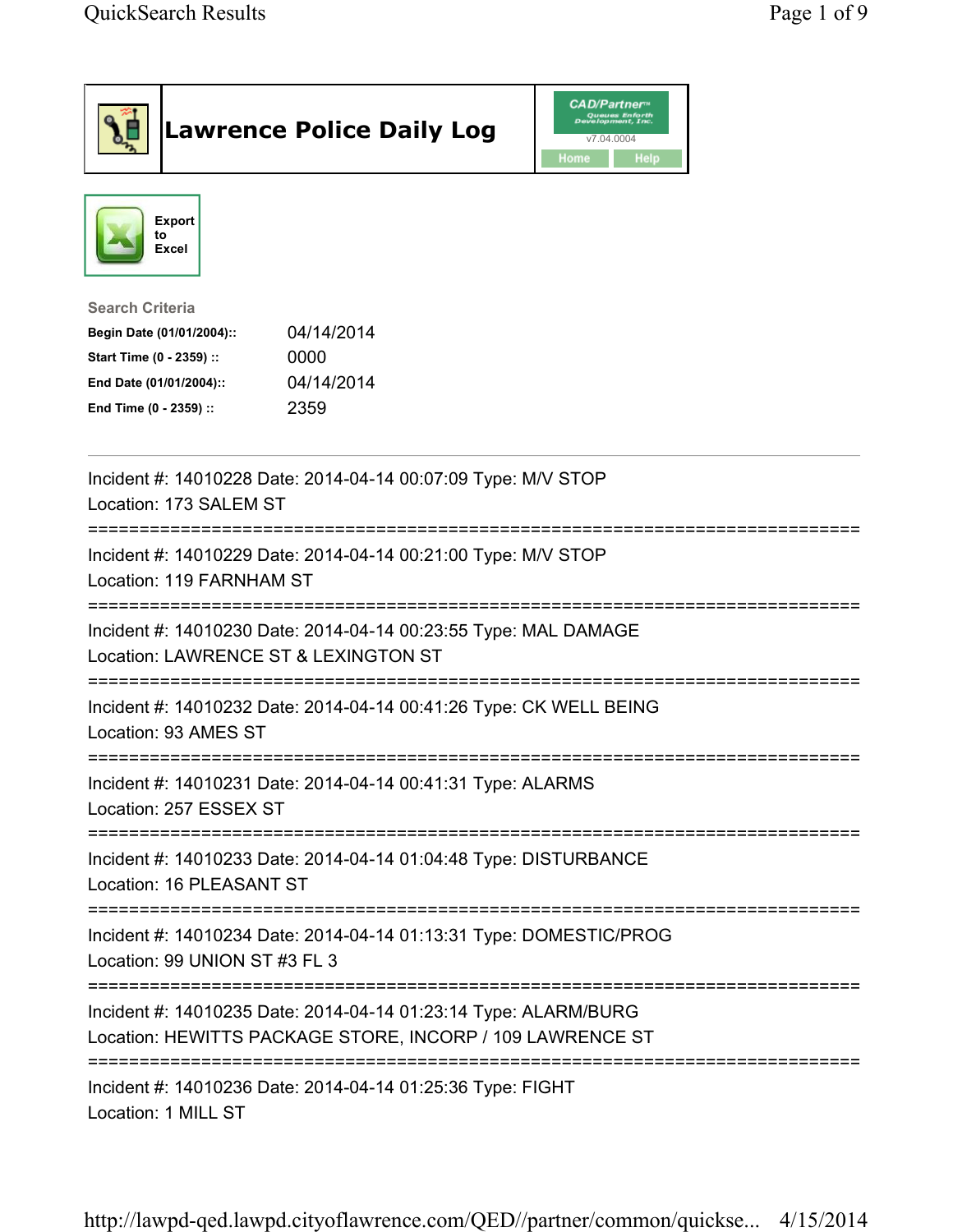| Incident #: 14010237 Date: 2014-04-14 01:29:24 Type: ALARMS<br>Location: 258 E HAVERHILL ST                                                                                                      |
|--------------------------------------------------------------------------------------------------------------------------------------------------------------------------------------------------|
| Incident #: 14010238 Date: 2014-04-14 02:12:11 Type: MAL DAMAGE<br>Location: 5 AVON ST                                                                                                           |
| Incident #: 14010239 Date: 2014-04-14 02:53:30 Type: LOUD NOISE<br>Location: 3 CAULKINS CT<br>====================                                                                               |
| Incident #: 14010240 Date: 2014-04-14 03:56:32 Type: ARREST<br>Location: 4 KENT ST                                                                                                               |
| Incident #: 14010241 Date: 2014-04-14 04:44:41 Type: AUTO ACC/UNK PI<br>Location: RESERVOIR ST                                                                                                   |
| ================================<br>Incident #: 14010242 Date: 2014-04-14 04:59:23 Type: LARCENY/PAST<br>Location: 58 TRENTON ST FL 1                                                            |
| Incident #: 14010243 Date: 2014-04-14 06:52:18 Type: ALARM/BURG<br>Location: 141 WOODLAND ST<br>===================================                                                              |
| Incident #: 14010244 Date: 2014-04-14 07:20:24 Type: MAL DAMAGE<br>Location: 20 ISLAND ST<br>=============================                                                                       |
| Incident #: 14010245 Date: 2014-04-14 08:00:26 Type: ALARMS<br>Location: PRIMITIVE METHODIST CHURCH / 201 HAVERHILL ST                                                                           |
| Incident #: 14010246 Date: 2014-04-14 08:04:00 Type: AUTO ACC/NO PI<br>Location: FROST SCHOOL / 33 HAMLET ST                                                                                     |
| Incident #: 14010247 Date: 2014-04-14 08:10:08 Type: ALARMS<br>Location: 2 CHAMPLAIN AV                                                                                                          |
| =====================================<br>Incident #: 14010248 Date: 2014-04-14 08:13:33 Type: LARCENY/PAST<br>Location: 83 ABBOTT ST                                                             |
| Incident #: 14010249 Date: 2014-04-14 08:14:14 Type: SUS PERS/MV<br>Location: 1 GENERAL ST                                                                                                       |
| Incident #: 14010250 Date: 2014-04-14 08:16:48 Type: THREATS<br>$\overline{a}$ and $\overline{a}$ and $\overline{a}$ and $\overline{a}$ and $\overline{a}$ and $\overline{a}$ and $\overline{a}$ |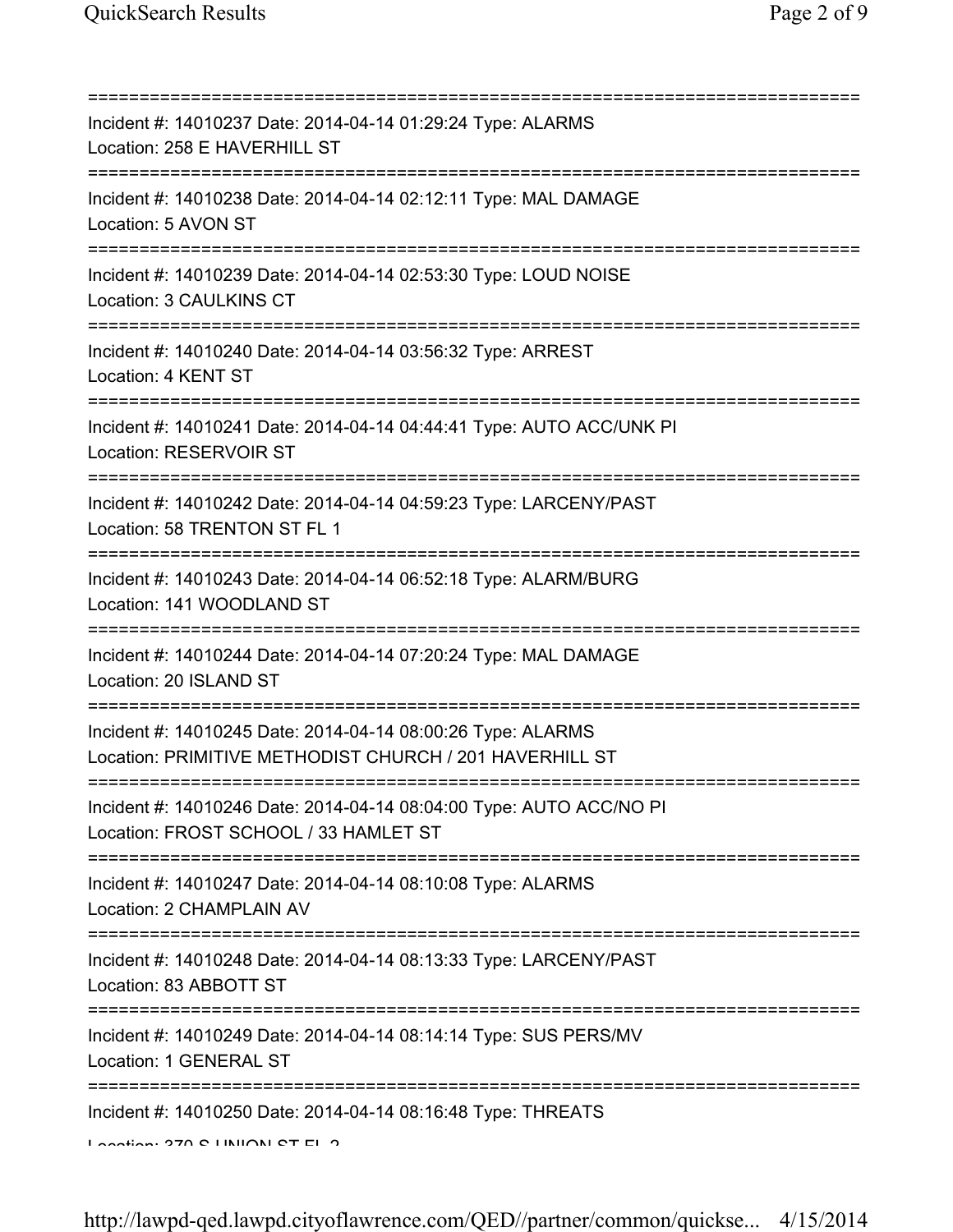| Incident #: 14010251 Date: 2014-04-14 08:37:50 Type: AUTO ACC/NO PI<br>Location: 115 JACKSON ST                                      |
|--------------------------------------------------------------------------------------------------------------------------------------|
| Incident #: 14010252 Date: 2014-04-14 08:51:14 Type: MAL DAMAGE<br>Location: 63 DUCKETT AV                                           |
| Incident #: 14010253 Date: 2014-04-14 09:10:51 Type: ALARMS<br>Location: 60 CONGRESS ST                                              |
| Incident #: 14010254 Date: 2014-04-14 09:19:33 Type: STOL/MV/PAS<br>Location: 80 LOWELL ST                                           |
| ===================<br>Incident #: 14010255 Date: 2014-04-14 09:21:27 Type: INVESTIGATION<br>Location: 60 ALLEN ST                   |
| Incident #: 14010256 Date: 2014-04-14 09:28:27 Type: NOTIFICATION<br>Location: 5 ORCHARD ST #2<br>=================================  |
| Incident #: 14010258 Date: 2014-04-14 09:49:28 Type: TOW OF M/V<br>Location: AMESBURY GARDENS / 206 AMESBURY ST<br>================= |
| Incident #: 14010259 Date: 2014-04-14 09:55:13 Type: TOW OF M/V<br>Location: AMESBURY GARDENS / 206 AMESBURY ST                      |
| Incident #: 14010260 Date: 2014-04-14 09:57:21 Type: M/V STOP<br>Location: 53 BASSWOOD ST                                            |
| Incident #: 14010261 Date: 2014-04-14 10:01:04 Type: AUTO ACC/UNK PI<br>Location: NASSAR FORD / 320 S BROADWAY                       |
| Incident #: 14010262 Date: 2014-04-14 10:08:23 Type: AUTO ACC/NO PI<br>Location: MCDONALDS / 50 BROADWAY                             |
| Incident #: 14010263 Date: 2014-04-14 10:29:47 Type: DOMESTIC/PROG<br>Location: 348 HOWARD ST #3                                     |
| Incident #: 14010264 Date: 2014-04-14 10:45:18 Type: SUS PERS/MV<br>Location: 4A SALEM ST                                            |
| Incident #: 14010265 Date: 2014-04-14 10:48:29 Type: AUTO ACC/NO PI                                                                  |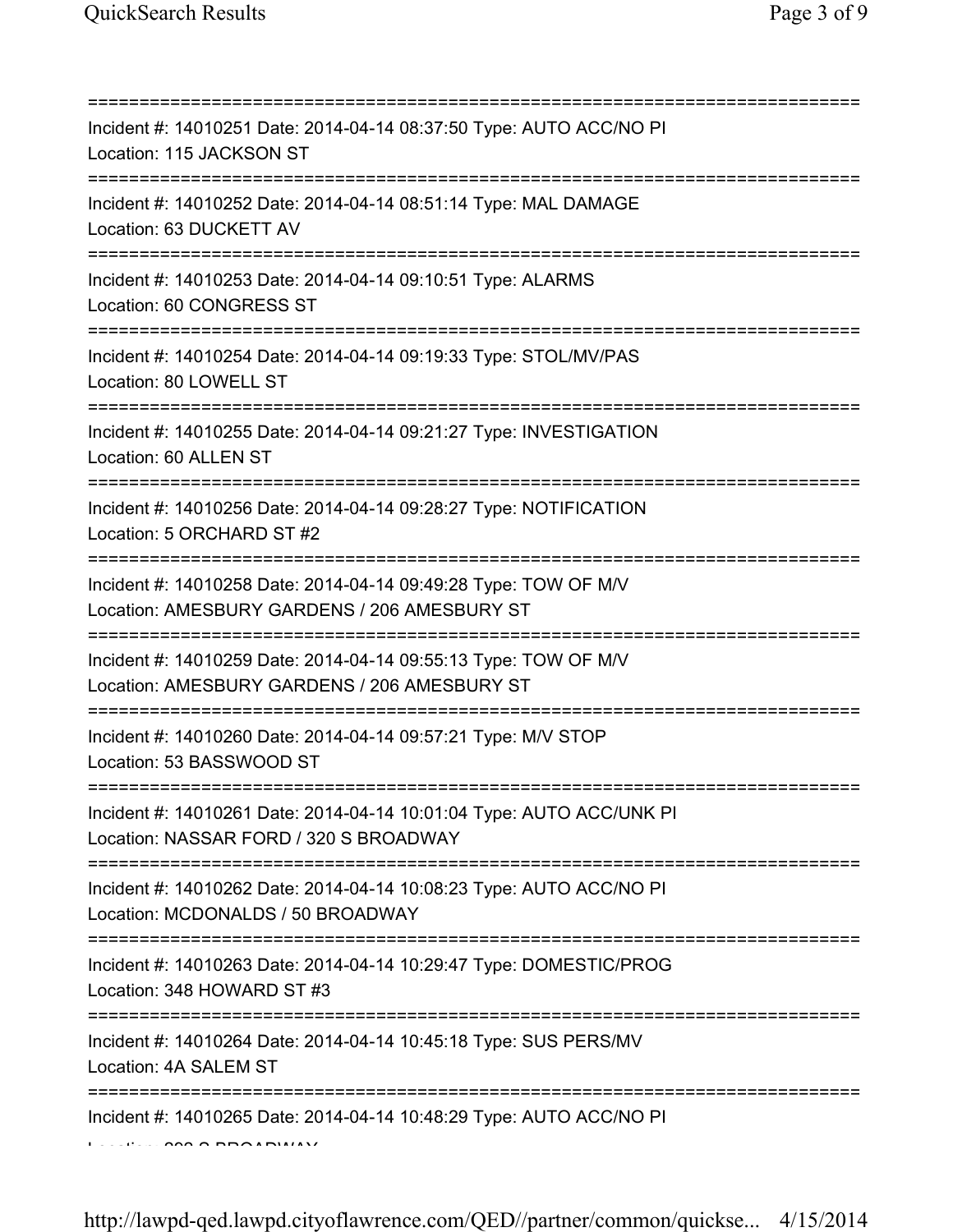=========================================================================== Incident #: 14010266 Date: 2014-04-14 10:51:08 Type: TOW OF M/V Location: 297 HOWARD ST =========================================================================== Incident #: 14010267 Date: 2014-04-14 10:51:23 Type: FRAUD Location: 13 SARGENT ST =========================================================================== Incident #: 14010268 Date: 2014-04-14 11:01:26 Type: DOMESTIC/PROG Location: 348 HAVERHILL ST #3 =========================================================================== Incident #: 14010270 Date: 2014-04-14 11:31:44 Type: SUS PERS/MV Location: 42 HIGH ST =========================================================================== Incident #: 14010269 Date: 2014-04-14 11:31:52 Type: DISTURBANCE Location: MOBIL GAS STATION / WINTHROP AV & RT 114 =========================================================================== Incident #: 14010271 Date: 2014-04-14 11:39:32 Type: ARREST Location: 55 COLUMBUS AV =========================================================================== Incident #: 14010272 Date: 2014-04-14 11:40:34 Type: TOW OF M/V Location: 286 AMES ST =========================================================================== Incident #: 14010273 Date: 2014-04-14 11:41:11 Type: SUS PERS/MV Location: 466 HAMPSHIRE ST =========================================================================== Incident #: 14010274 Date: 2014-04-14 11:53:37 Type: DOMESTIC/PAST Location: 61 EVERETT ST #1 =========================================================================== Incident #: 14010275 Date: 2014-04-14 11:55:49 Type: M/V STOP Location: EATON ST & EVERETT ST =========================================================================== Incident #: 14010276 Date: 2014-04-14 12:15:17 Type: CONFIS PROP Location: 255 ESSEX ST =========================================================================== Incident #: 14010277 Date: 2014-04-14 12:20:29 Type: ASSSIT OTHER PD Location: 1 WASHINGTON ST =========================================================================== Incident #: 14010278 Date: 2014-04-14 12:23:33 Type: ARREST Location: 59 TENNEY ST =========================================================================== Incident #: 14010279 Date: 2014-04-14 12:33:29 Type: KEEP PEACE Location: 61 EVERETT ST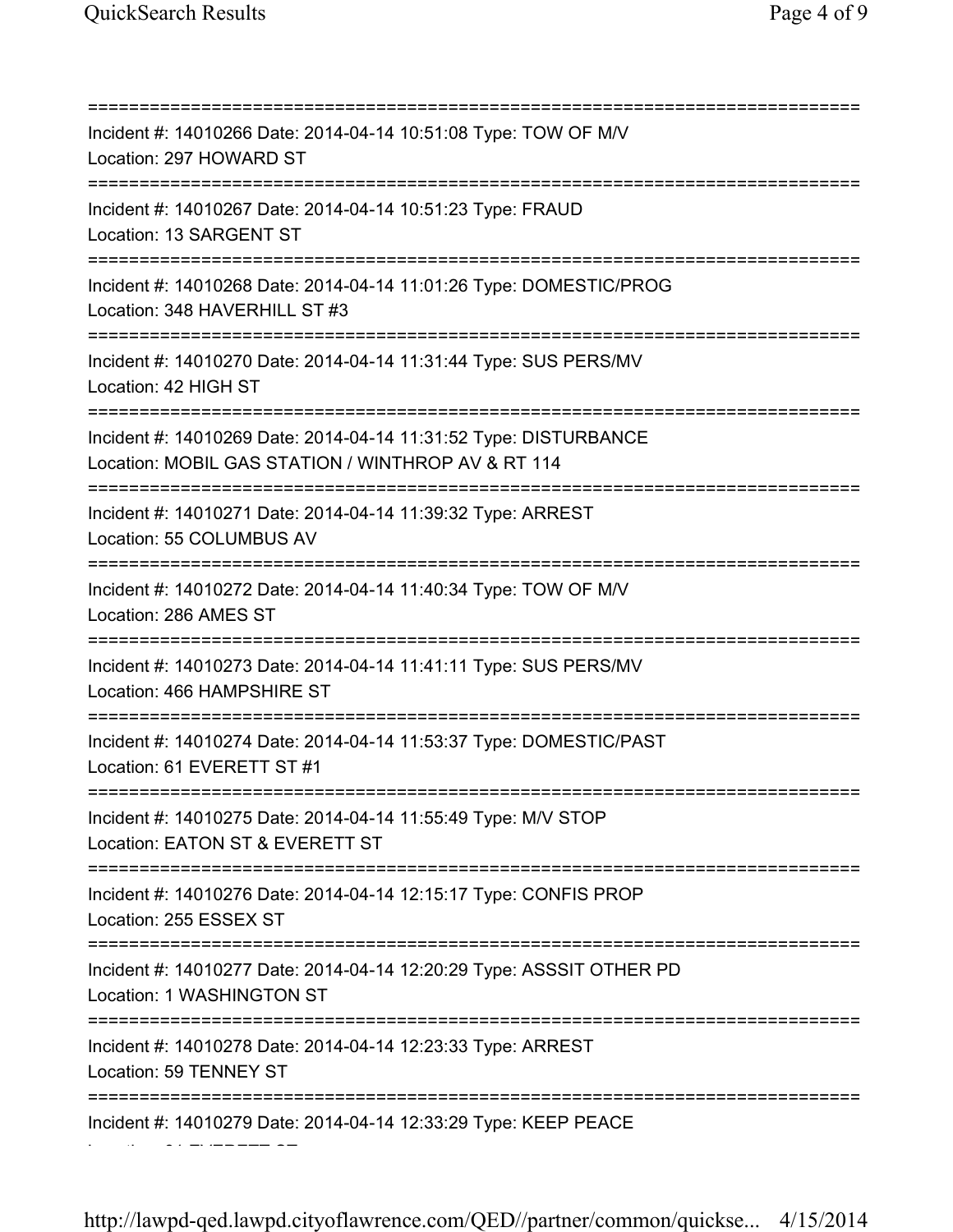=========================================================================== Incident #: 14010280 Date: 2014-04-14 13:09:53 Type: AUTO ACC/UNK PI Location: RIVERSIDE DR =========================================================================== Incident #: 14010281 Date: 2014-04-14 13:11:04 Type: B&E/PROG Location: 83 ABBOTT ST =========================================================================== Incident #: 14010283 Date: 2014-04-14 13:16:48 Type: HIT & RUN M/V Location: LAWRENCE PUBLIC LIBRARY / 51 LAWRENCE ST =========================================================================== Incident #: 14010282 Date: 2014-04-14 13:17:19 Type: SUS PERS/MV Location: LAWTONS HOT DOGS / 606 CANAL ST =========================================================================== Incident #: 14010284 Date: 2014-04-14 13:23:41 Type: MAL DAMAGE Location: 380 HAVERHILL ST =========================================================================== Incident #: 14010285 Date: 2014-04-14 13:30:37 Type: B&E/PAST Location: 194 WALNUT ST #1 =========================================================================== Incident #: 14010286 Date: 2014-04-14 13:42:57 Type: DISTURBANCE Location: 540 BROADWAY =========================================================================== Incident #: 14010287 Date: 2014-04-14 14:14:09 Type: DOMESTIC/PROG Location: 71 BODWELL ST =========================================================================== Incident #: 14010288 Date: 2014-04-14 14:16:56 Type: MAL DAMAGE Location: 79 BROOK ST =========================================================================== Incident #: 14010289 Date: 2014-04-14 14:28:01 Type: M/V STOP Location: 52 TEWKSBURY ST =========================================================================== Incident #: 14010290 Date: 2014-04-14 14:28:50 Type: GUN CALL Location: 33 EMMETT ST =========================================================================== Incident #: 14010292 Date: 2014-04-14 14:40:06 Type: CK WELL BEING Location: 61 EVERETT ST =========================================================================== Incident #: 14010291 Date: 2014-04-14 14:45:57 Type: M/V STOP Location: 200 COMMON ST =========================================================================== Incident #: 14010293 Date: 2014-04-14 14:48:41 Type: TENANT PROB

http://lawpd-qed.lawpd.cityoflawrence.com/QED//partner/common/quickse... 4/15/2014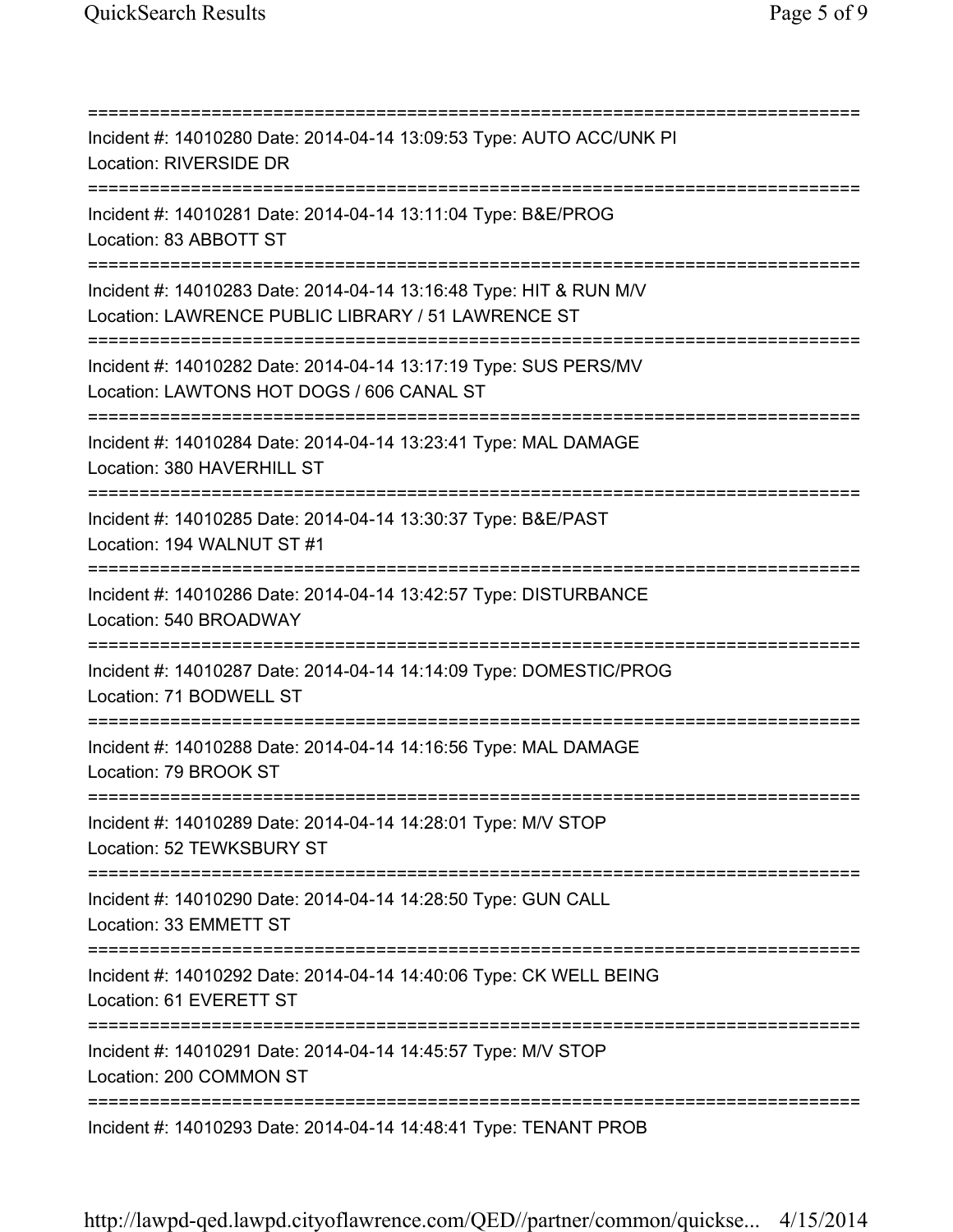| ============                                                                                                                        |
|-------------------------------------------------------------------------------------------------------------------------------------|
| Incident #: 14010294 Date: 2014-04-14 14:54:27 Type: ANIMAL COMPL<br>Location: CENTRAL CATHOLIC HIGH SCHOOL / 391 HAMPSHIRE ST      |
| Incident #: 14010295 Date: 2014-04-14 15:00:19 Type: ARREST<br>Location: 6 INMAN ST                                                 |
| Incident #: 14010296 Date: 2014-04-14 15:17:25 Type: DISORDERLY<br>Location: HAFFNERS GAS / 469 HAVERHILL ST                        |
| Incident #: 14010297 Date: 2014-04-14 15:44:36 Type: 209A/SERVE<br>Location: 265 JACKSON ST                                         |
| Incident #: 14010298 Date: 2014-04-14 15:52:00 Type: WARRANT SERVE<br>Location: 60 MELVIN ST #14                                    |
| Incident #: 14010299 Date: 2014-04-14 15:52:54 Type: ALARM/BURG<br>Location: 528 ANDOVER ST                                         |
| Incident #: 14010300 Date: 2014-04-14 16:02:30 Type: 209A/SERVE<br>Location: 30 SAUNDERS ST                                         |
| Incident #: 14010301 Date: 2014-04-14 16:05:22 Type: STOL/MV/PAS<br>Location: 334 SOUTH UNION ST                                    |
| Incident #: 14010302 Date: 2014-04-14 16:59:36 Type: MV/BLOCKING<br>Location: WEST STREET AUTO / 136 WEST ST                        |
| Incident #: 14010303 Date: 2014-04-14 17:05:53 Type: ARREST<br>Location: 83 WALNUT ST                                               |
| ====================================<br>Incident #: 14010304 Date: 2014-04-14 17:14:52 Type: B&E/MV/PAST<br>Location: 115 LOWELL ST |
| :=============================<br>Incident #: 14010305 Date: 2014-04-14 17:30:09 Type: ARREST<br>Location: BROADWAY & BROADWAY AV   |
| Incident #: 14010306 Date: 2014-04-14 17:34:20 Type: ALARM/BURG<br>Location: SIMPSOM BROTHERS AND MOVING STORAGE / 45 S CANAL ST    |
| Incident #: 14010307 Date: 2014-04-14 17:35:18 Type: 209A/VIOLATION                                                                 |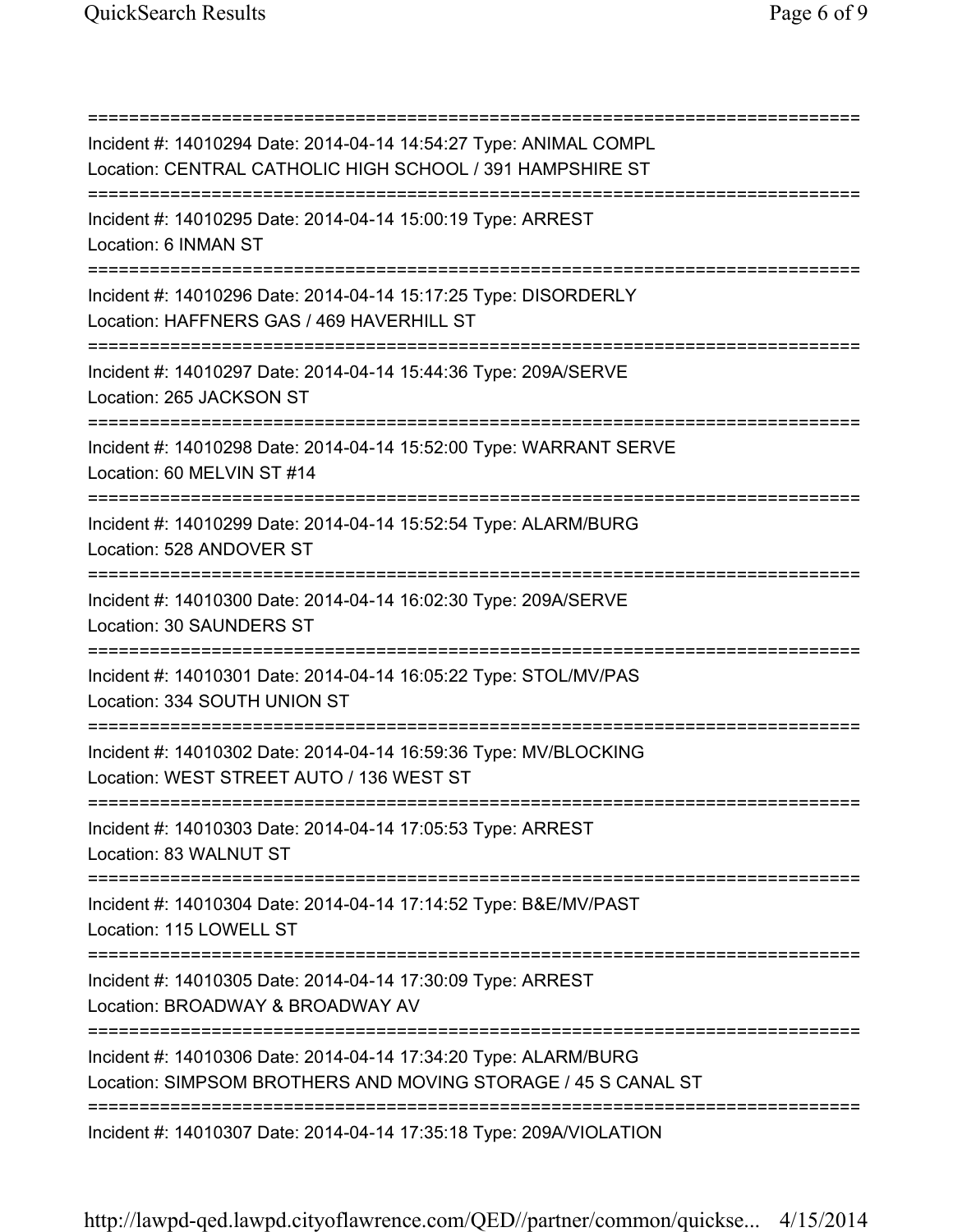| Location: 115 MARKET ST                                                                                                               |
|---------------------------------------------------------------------------------------------------------------------------------------|
| Incident #: 14010310 Date: 2014-04-14 18:05:16 Type: CK WELL BEING<br>Location: 61 EVERETT ST                                         |
| Incident #: 14010308 Date: 2014-04-14 18:05:38 Type: 209A/VIOLATION<br>Location: 112 MARSTON ST                                       |
| Incident #: 14010309 Date: 2014-04-14 18:07:08 Type: M/V STOP<br><b>Location: GENERAL ST</b><br>===================================== |
| Incident #: 14010311 Date: 2014-04-14 18:20:39 Type: B&E/MV/PAST<br>Location: 8 DIAMOND ST<br>================================        |
| Incident #: 14010312 Date: 2014-04-14 18:30:26 Type: M/V STOP<br>Location: FARNHAM ST & FOSTER ST<br>==================               |
| Incident #: 14010313 Date: 2014-04-14 18:42:34 Type: HIT & RUN M/V<br>Location: 204 PARK ST                                           |
| Incident #: 14010314 Date: 2014-04-14 18:48:44 Type: RECOV/STOL/MV<br>Location: 26 NEWTON ST                                          |
| Incident #: 14010315 Date: 2014-04-14 18:57:01 Type: MAL DAMAGE<br>Location: 75 NEWTON ST                                             |
| Incident #: 14010316 Date: 2014-04-14 19:07:15 Type: M/V STOP<br>Location: CENTRAL BRIDGE / 0 MERRIMACK ST                            |
| Incident #: 14010318 Date: 2014-04-14 19:11:46 Type: B&E/MV/PAST<br>Location: 155 COMMON ST                                           |
| Incident #: 14010317 Date: 2014-04-14 19:14:47 Type: DOMESTIC/PROG<br>Location: 309 PROSPECT ST FL 2                                  |
| Incident #: 14010319 Date: 2014-04-14 19:23:06 Type: M/V STOP<br>Location: BERKLEY & SUNSET AV                                        |
| ;==============<br>Incident #: 14010321 Date: 2014-04-14 19:25:51 Type: SUS PERS/MV<br><b>Location: DUCKETT AV</b>                    |
| <b>DOLLIGIMAL 4. 4 AND CODE A A A AND AND A AND CODENT A HOMAGE OF THE LONG AT A HOMAGE AT A AND A THE STATE OF B</b>                 |

http://lawpd-qed.lawpd.cityoflawrence.com/QED//partner/common/quickse... 4/15/2014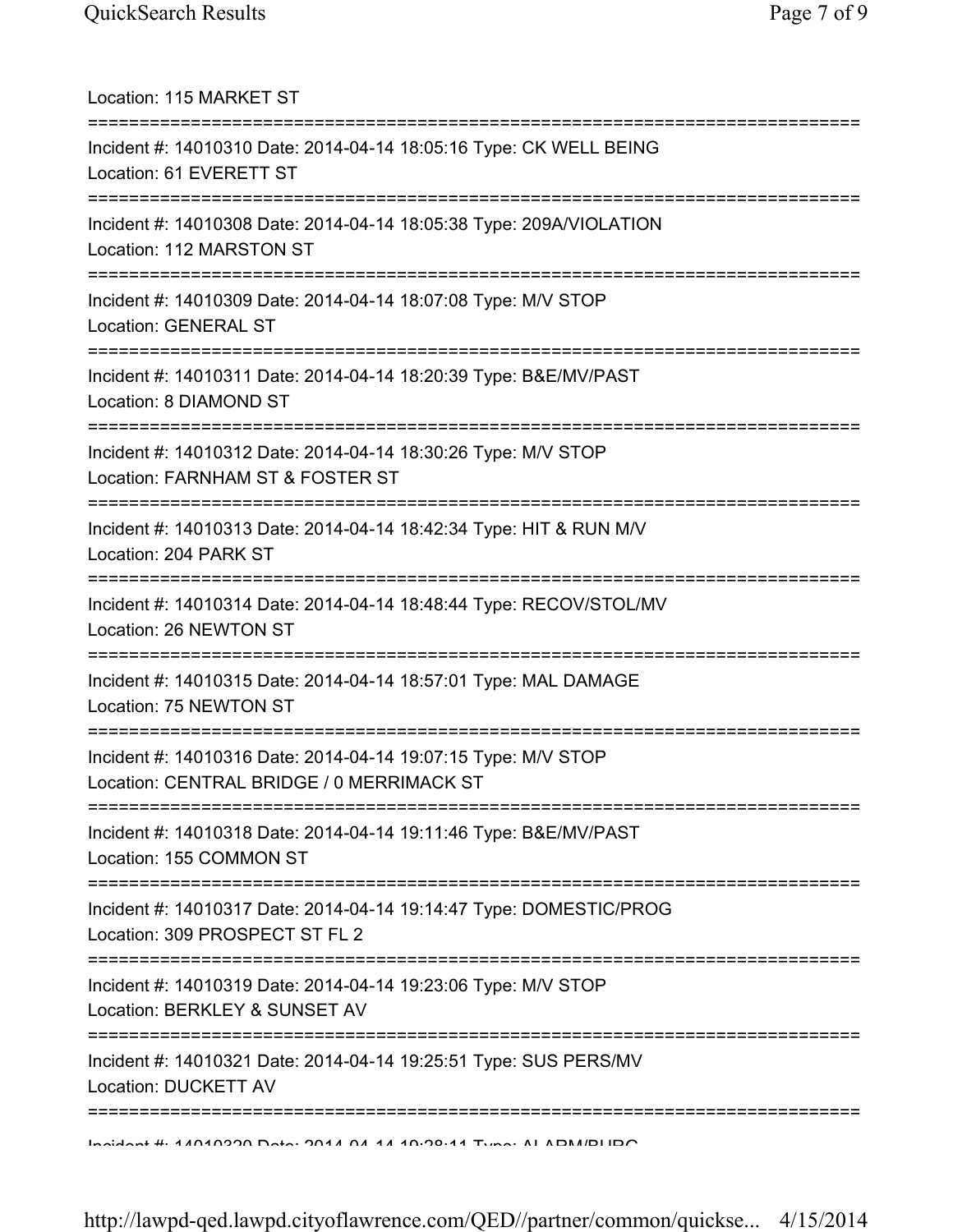| Location: KEY POLYMER / 17 SHEPARD ST                                                                                                                 |
|-------------------------------------------------------------------------------------------------------------------------------------------------------|
| Incident #: 14010322 Date: 2014-04-14 19:29:05 Type: SUS PERS/MV<br>Location: 110 BYRON AV                                                            |
| Incident #: 14010323 Date: 2014-04-14 19:46:10 Type: DOMESTIC/PROG<br>Location: 204 S UNION ST                                                        |
| Incident #: 14010324 Date: 2014-04-14 19:59:30 Type: AUTO ACC/NO PI<br>Location: THE WAVE GASOLINE STATION RT114 / WINTHROP AV                        |
| Incident #: 14010325 Date: 2014-04-14 20:01:36 Type: HIT & RUN M/V<br>Location: 204 PARK ST                                                           |
| Incident #: 14010326 Date: 2014-04-14 20:11:58 Type: B&E/PAST<br>Location: 70 BENNINGTON ST FL 1                                                      |
| Incident #: 14010327 Date: 2014-04-14 20:13:29 Type: BUILDING CHK<br>Location: LABOR READY / 11 BROADWAY<br>==========================                |
| Incident #: 14010328 Date: 2014-04-14 20:16:19 Type: LOUD NOISE<br>Location: 16 EVERETT ST                                                            |
| Incident #: 14010329 Date: 2014-04-14 20:21:23 Type: MISSING PERS<br>Location: 892 ESSEX ST                                                           |
| Incident #: 14010330 Date: 2014-04-14 20:27:36 Type: GENERAL SERV<br>Location: 1 RESERVOIR DR                                                         |
| Incident #: 14010331 Date: 2014-04-14 20:29:19 Type: GENERAL SERV<br><b>Location: MANCHESTER ST</b>                                                   |
| Incident #: 14010332 Date: 2014-04-14 20:52:22 Type: ALARM/BURG<br>Location: PUEBLO SUPERMARKET / 309 PARK ST                                         |
| Incident #: 14010333 Date: 2014-04-14 21:03:21 Type: LOUD NOISE<br>Location: BROOK ST & UNION ST                                                      |
| ============<br>Incident #: 14010334 Date: 2014-04-14 21:10:22 Type: SUS PERS/MV<br><b>Location: MANCHESTER ST</b><br>=============================== |
|                                                                                                                                                       |